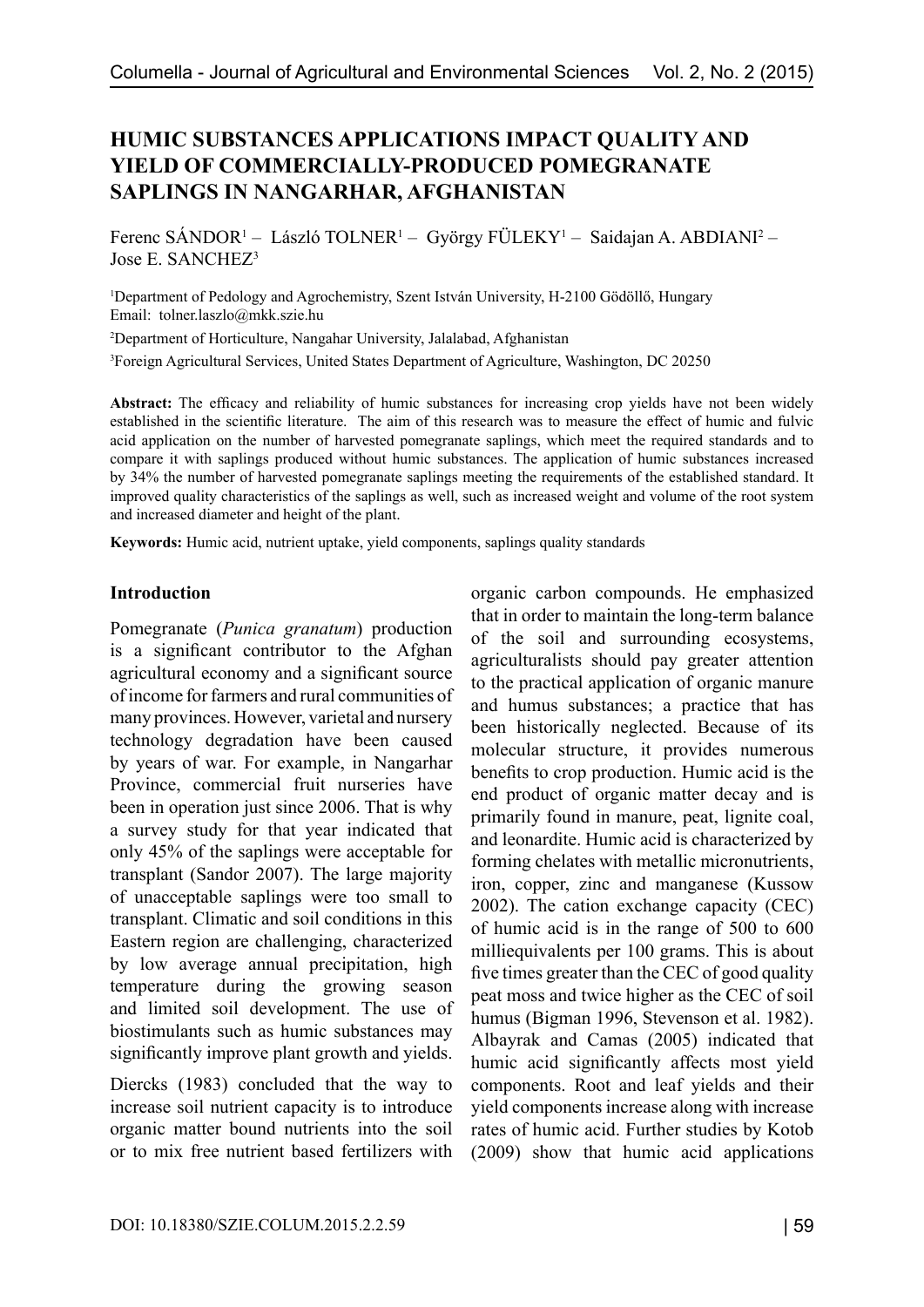mitigate the harmful effects of salinity and enhance seedling emergence and plant growth.

Katkat et al. (2009) published their results of a humic acid experiment with wheat indicating that humic acid applications increase dry matter and N, P, K, Ca, Mg, Na, Fe, Cu, Zn and Mn uptake of plants in non-limed pots at 0.1% rate of humic acid. Higher rates, such as 0.2% was found much more effective on increasing dry matter and nitrogen uptake at high lime conditions. The foliar application of humic acid significantly affected Mg, Fe and Mn uptake with the highest dry matter accumulation and nutrient uptake obtained at the rate of 1g kg-1 of humic acid treatment. Khattab et al. (2012) indicated that the use of humic acid and amino 3 acids enhanced vegetative growth and fruiting in pomegranate production. In contrast, Mackowiak et. al. (2001) were unable to show any increase in wheat yield caused by humic acid applications, but successfully cured nutrient deficiency symptoms in the crop. Timothy and Bottoms (2010) reported similar results regarding phosphorus deficiency in lettuce and tomato. Cimrin and Yilmaz (2005) established that additional phosphorus application into the soil increased the uptake of nitrogen in the plant but they could not observe this in the humic acid treatment.

The main purpose of this study was to measure yield and quality changes in commercial pomegranate sapling production as affected by applications of humic substances. Also studied

| <b>Characteristic</b> | <b>Measured</b> | <b>Reference</b>            |                     |                                                            |  |
|-----------------------|-----------------|-----------------------------|---------------------|------------------------------------------------------------|--|
|                       | Value           | <b>Description</b><br>Range |                     |                                                            |  |
| $CaCO3(\%)$           | 10.56           | $5,0-19,9$                  | Moderately Alkaline |                                                            |  |
| $K_{A}$               | 35              | 30-38                       | Sandy-Loam          |                                                            |  |
| $pH_{H2O}$            | 8.14            | $7.2 - 7.9$                 | Moderately Alkaline |                                                            |  |
| Salt $(\%)$           | 0.02            | < 0.05                      | Low                 |                                                            |  |
| <b>Characteristic</b> | <b>Measured</b> | Reference                   |                     | <b>Conditions</b>                                          |  |
|                       | Value           | Range                       | <b>Description</b>  |                                                            |  |
| $P_2O_5$ (mg/l)       | 47.03           | $26.0 - 50.0$               | Moderate            | If CaCO <sub>3</sub> > 1% and K <sub>a</sub> value is > 30 |  |
| K, O (mg/l)           | 129.5           | $101 - 160$                 | Moderate            | If K value is $>30$                                        |  |
| $NO3-N$ (ppm)         | 3.5             | $<$ 10                      | Low                 |                                                            |  |

*Table 1.* Comparison between reference values and average soil test results

|  | Table 2. Methods for the pomegranate saplings production in the experiments |
|--|-----------------------------------------------------------------------------|
|  |                                                                             |

| <b>Characteristics</b>                 | <b>Description</b>                                                                         |
|----------------------------------------|--------------------------------------------------------------------------------------------|
| Land Area                              | 2.0 <sub>ha</sub>                                                                          |
| Crop                                   | Pomegranate saplings                                                                       |
| Date of planting<br>Date of harvesting | March 2007 (Year 1) and 2008 (Year 2)<br>December 2007 (Year 1) and December 2008 (Year 2) |
| Planting distance                      | $70 \times 10 \text{ cm}$                                                                  |
| Physical layout                        | Ridges                                                                                     |
| Starter fertilizer                     | 150 kg DAP/ha and 75 kg urea/ha                                                            |
| Top dressing                           | May-June $2007 - 50$ kg DAP/ha and 25 kg urea/ha by side dressing method                   |
| Water source                           | Canal (River)                                                                              |
| Irrigation method                      | Furrow                                                                                     |
| Irrigation efficiency                  | 40.08%                                                                                     |
| Irrigation interval                    | From 4 to 7 days                                                                           |
| Weeds control                          | During growing season weeds were controlled by mechanical methods (hand<br>labor)          |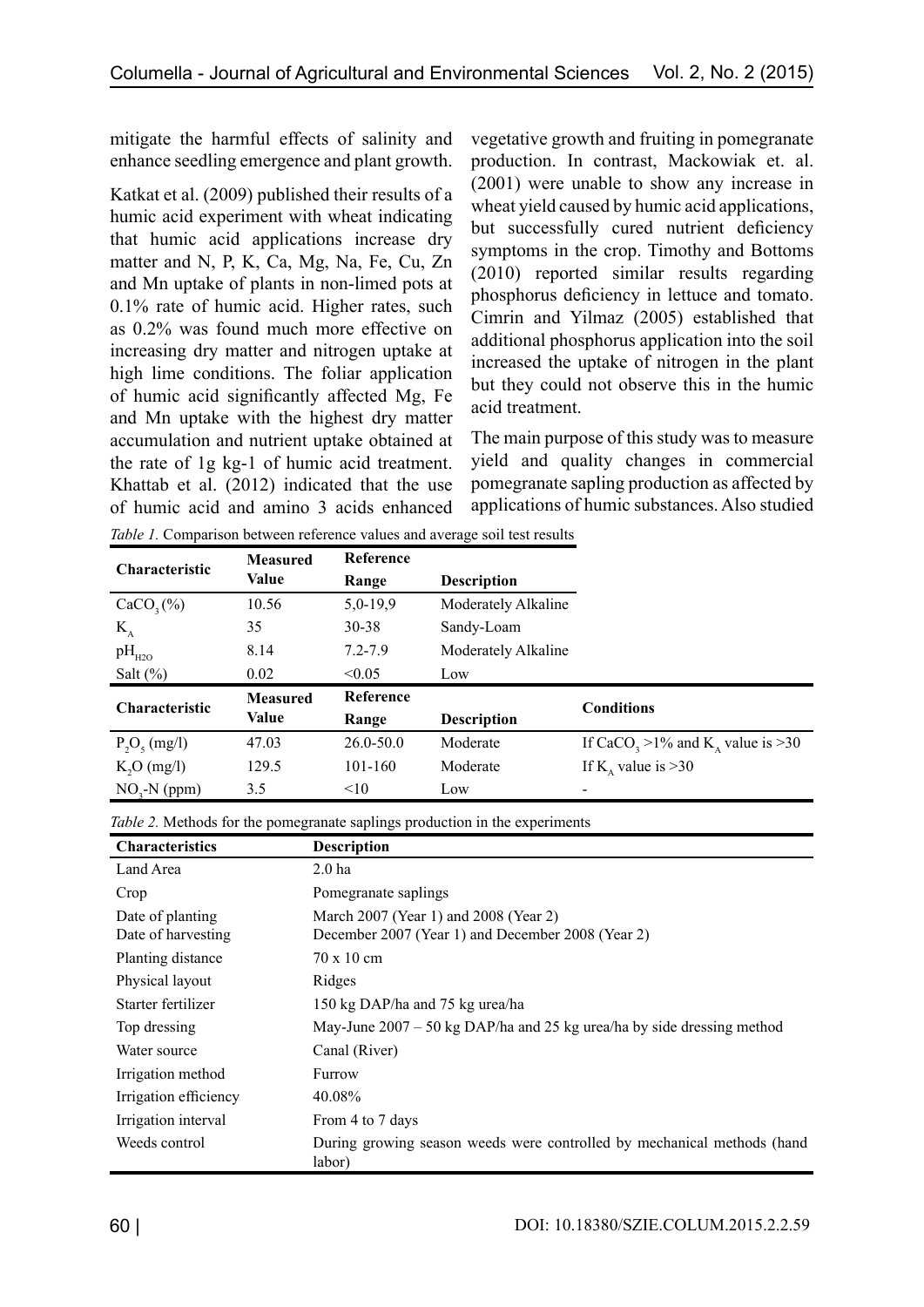were changes of the soil physical and chemical properties and soil nutrient availability when compared to the baseline soil test.

## **Materials and Methods**

The humic and fulvic acid used in this experiment was produced by Farmfert Formulators INC from South Africa and registered under the code number PCT WO 2006/092720AI. The four farms of the experiments were located in Behsod District, Nangarhar Province in the Eastern Region of Afghanistan. The water table can be found between 4 to 6 m. The initial soil characteristics of the four farms showed little differences. The soil pH is slightly-moderately alkaline with low salt accumulation. The soil was developed under forest and has a tendency to become sodic. The cation exchange capacity value indicates the dominance of 2:1 type secondary clay minerals, mainly Montmorrilonit and Smectit. The value of exchangeable sodium is very low. The phosphorus and potassium content in the soil is moderately good (Table 1).

The experiments were conducted in commercial pomegranate nurseries managed according to traditional production techniques described in Table 2.

For propagation we used simple non-rooted cuttings containing 5-6 buds each. The selected branches for cuttings were purchased from a commercial nursery located in Kandahar Province, Afghanistan. The cuttings were a year old, approximately 25-30 cm in length, populated with buds approximately 5 cm apart, and the resulting cuttings had a green cambium ring inside indicating that they were alive and healthy.

The four experiments consisted of two randomized treatments with four repetitions each within the four pomegranate nurseries (0.4 ha each) managed under traditional production methods. Additionally to the 4 treated plots per experiment, each one of them included one control (untreated) plot. In 2007, the four future experimental areas were standardized to a uniform production method (Table 2) and baseline data was collected. We used these data as a background information for the four experiments conducted in 2008. Standardization of the experimental areas was important to reduce the impact of soil neglect caused by more than 20 years of internal war. In 2008, the experiments followed the standard production method established in 2007 and treated plots received two applications of humic acid applied in shallow furrows with 15 cm distance from the plants. The application depth was 10 cm. The humic acid solution contained humic acid powder (50% concentration) mixed with water using 1:8 ratio during the preparation. The total application rate of humic acid was 100 kg/ha. The first soil application (50 kg/ha) occurred 60 d after planting and the second at d 90 at a rate of 50 kg/ha. After 120 d of planting we applied fulvic acid (10 l/ha) on the forming canopy of the saplings using a backpack sprayer. The saplings were harvested after 210 day.

During the field trial we conducted weekly measurements of sapling stem diameter and height of 20 saplings from treated and untreated plots. The sampling selection method is known as a point-intercept transect (laying down the center of a quadrat over each point of a line transect and then counting every plant inside the square) using transect tools, which are straight lines typically established through the use of a cord, wire or measuring tape, in this case a metal "Z" frame with a one meter length. The data was measured from the plants between the two ends of the frame. Harvested saplings that meet acceptable quality standards for commercial use were defined as those meeting a minimum height of 0.8 m and minimum diameter of 8-9 mm (Cselòtei at al. 1985). The diameter of the 10 saplings was measured at three levels: rootstem transition region, stem midsection, and upper-third section. In addition, 10 plants per plot were measured for root weight and quantity after sapling harvest. Roots were separated from soil using a 6 mm sieve.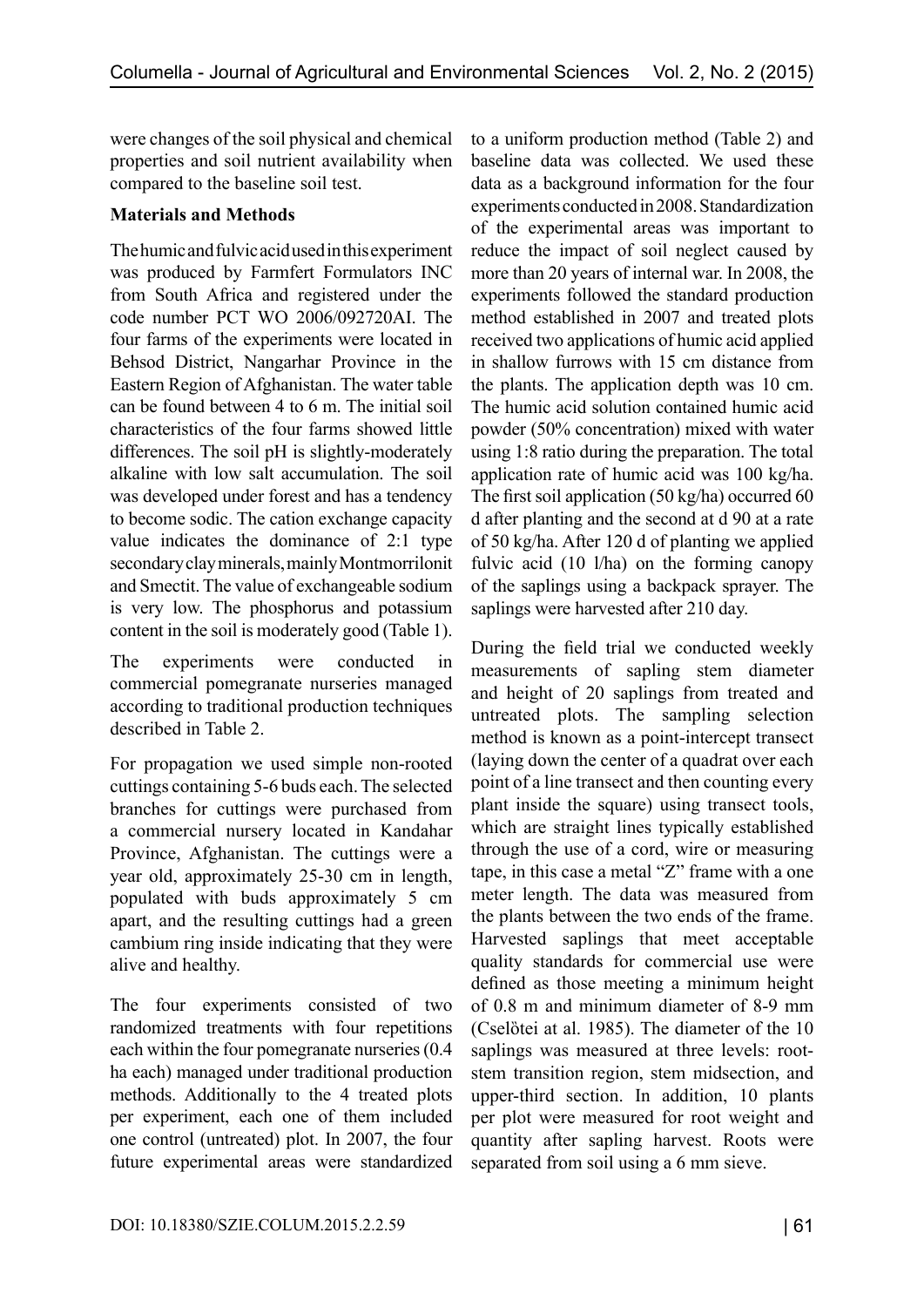| <i>rable</i> 5. Memods used for testing the son samples from the area of the experiment |  |  |  |  |
|-----------------------------------------------------------------------------------------|--|--|--|--|
| <b>HACH Soil Testing Methods</b>                                                        |  |  |  |  |
| Calcium sulphate extraction and cadmium reduction method for N-NO <sub>3</sub>          |  |  |  |  |
| Mehlich 2 extraction and ascorbic acid method for $PQ_{\alpha}$ .                       |  |  |  |  |
| Mehlich 2 extraction and tetraphenylborate method for potassium                         |  |  |  |  |
| Aqueous extract and electrode method for pH                                             |  |  |  |  |
| Aqueous extract and electrode method for EC and salinity (Twin Cond B-173)              |  |  |  |  |
|                                                                                         |  |  |  |  |

*Table 3.* Methods used for testing the soil samples from the area of the experiment

Soils were sampled twice: before and two months after the humic substances applications. Tests were performed to determine the main changes in the soil as a result of the treatment. The tests were conducted using HACH kits (Table 3). The soil samples were taken from 0-15 cm,

15-30 cm, and 30-45 cm depth. We registered local climatic data from the experimental site (Figure 1) using a Min Max Thermometer of 25 cm, an Outdoor Metal Barometer of 16 cm, a Class A Evaporation Pan, Rain Gauge Standard, and Soil Probe Thermometer.



*Figure 1.* Climatic conditions in the area of the experiment (Samarkhel, Afghanistan)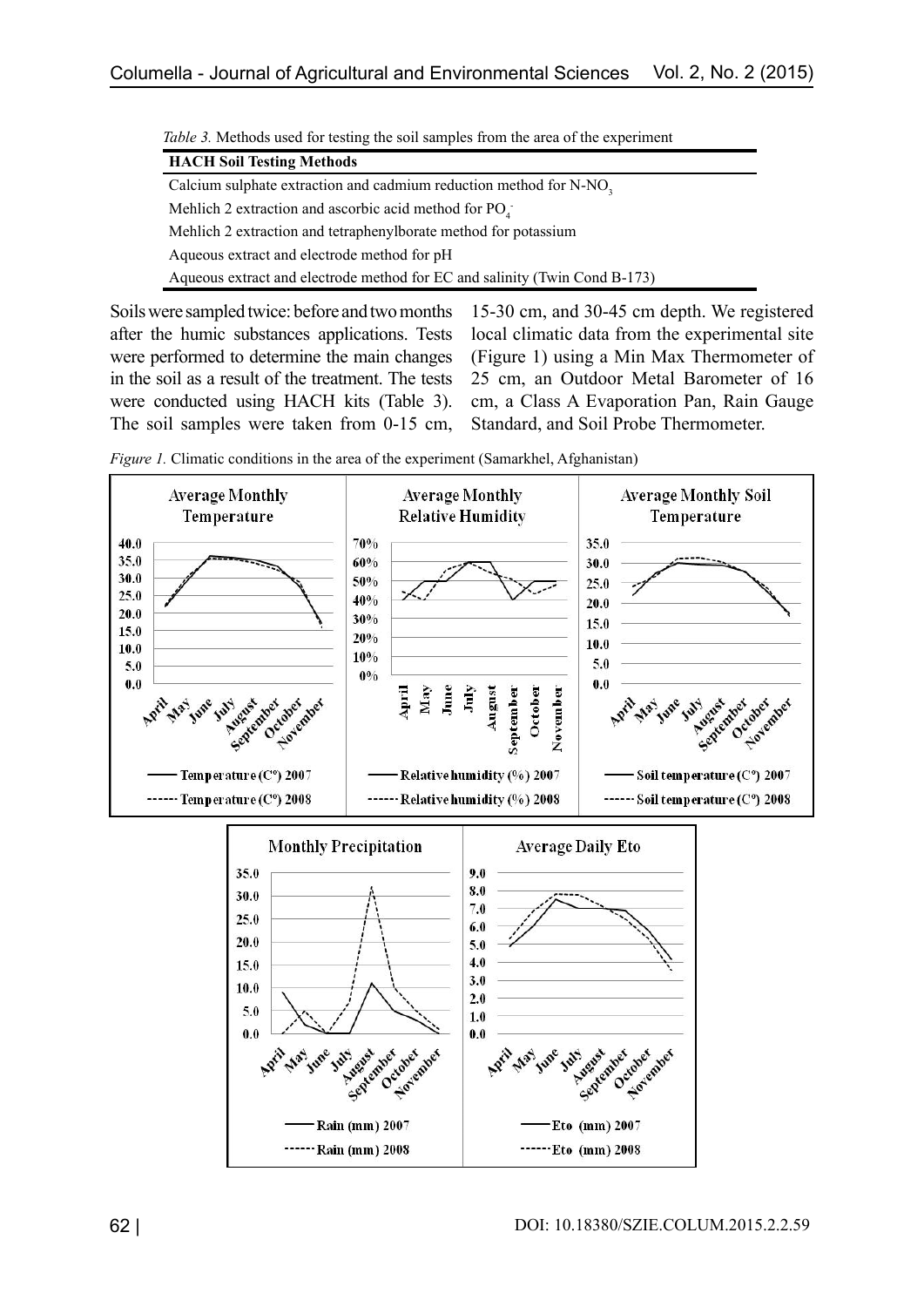The climatic conditions in 2007 and 2008 were similar which allowed for comparison of experimental data from both years. The analysis included the comparison between the baseline data from 2007 and untreated saplings data *Figure 2.* Average monthly values between the saplings height of treated (Test) and untreated (Control) plants



*Figure 3.* Average monthly diameter values of treated and untreated pomegranate saplings



from 2008. Resulting data were processed using the Student t-test to examine characteristics of the pomegranate saplings. Additionally, the results of the four experiments were tested with one and two-factor analysis of variance (ANOVA) and Fisher test. The differences between the means of the samples were analyzed with the standard error of the mean which is a good estimate for standard deviation of a large number of samples drawn from the population. In order to compare the effects of the humic substances treatment, the differences between the samples means were compared with the value of the  $SD_{50}$  and a 95% confidence interval.

### **Results and Discussion**

At the end of the production cycle, plant height and stem's diameter from the treated plants were 30 - 35% greater than those from the untreated plants. The analysis and comparison of the average monthly values between the saplings from treated and untreated plants showed similar tendency for growth and significant differences between the two groups (Figure 2).

The treated samples always resulted in significantly higher values for both diameter and height when compared to the untreated samples (Figure 3).

Besides the analysis of sapling's height and diameter, several other tests were used for the qualification of the harvested pomegranate saplings. For example, the analysis of sapling's



*Figure 4.* Weight comparison between treated and untreated pomegranate saplings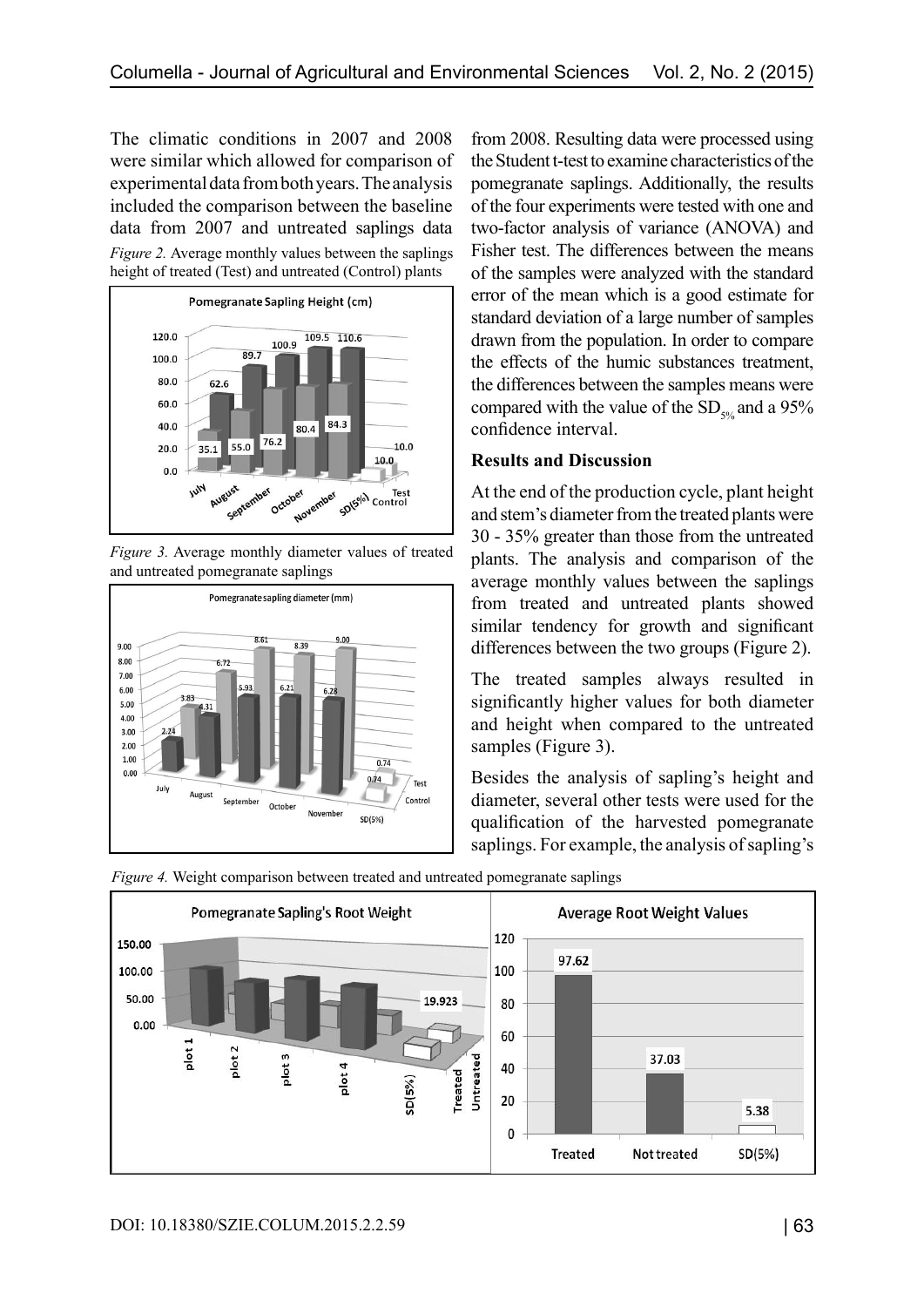average root weight values showed similar differences between the treated and untreated plants. While the pomegranate saplings from the treated soil developed a roots system with an average weight of 98 g, the root system of the control plants averaged of 37 g. The difference was considerably larger than SD(5%)=5.38 value of the one-way ANOVA analysis (Figure 4).

The data from the untreated plants supports the positive effects of humic substances application. However, what would be the effect on the variance generated by variability of the root weight? Would the measured values show a more scattered data base or the variability of the data would be negligible? During the Fisher test, the comparison of the highest variance value of the treated samples  $(34.0)$  for the samples of the 4<sup>th</sup> plot) with the lowest variance value of the untreated samples (9.0 for the samples of the  $2<sup>nd</sup>$  plot) resulted in significant difference (p=0.026). Considering the fact that the average root weight from the treated plants are considerably higher than those from the untreated plants, in order to determine the effect of humic acid on the variance of the root weight, it seemed to be more trustable result the comparison between the calculated coefficients of variance of the untreated and treated samples. The Fisher test for the comparison between the CV values (respectively  $CV_{(TEST)}=35.0\%$  and  $CV_{\text{(CONTROL)}} = 26.0\%$ ) did not show significant difference (p=0.194), which means that humic substances does not negatively affect the variance in the values of root weight. The comparative analysis of the differences in the root weight between treated and untreated plants showed higher value than the calculated value of the  $SD_{(5\%)}$   $(SD_{5\%}=19,923$  for plots and  $SD_{5\%}$ =5.38 for average values). Based on the received "F" value from the analysis of variance it can be proved statistically that the observed differences in the root weight between treated and untreated samples are significant and the weight of the treated

samples are always higher than the root weight of the control plants (Figure 4).

Root volume plays an important role in the sapling survival. The analysis of volume of the root system indicated that the average number of roots over 2 mm diameter was 63 for the treated saplings in comparison to 18 for the untreated saplings. The largest difference was found in the number of roots with a diameter range of 4-7 mm. The number of roots of the pomegranate saplings from the humic substances treated soil was 4 times higher than those found in the untreated sapling population. Number for the roots over 8 mm and in the range of 2-4 mm was 4 times and 3 times higher, respectively, than the number of roots in the untreated population. The occurrence of the different root diameters was tested with two-factor analysis of variance. In both samples (test and control) the occurrence of thin roots (2-4mm diameter) was the most frequent. In all three diameter's categories (root-stem transition region, stem midsection, upper-third section) the difference between treated and untreated samples was highly significant. The difference increased drastically with the decrease of root's diameter (Figure 5).

The collected data were compared using twofactor analysis of variance. The difference between treated and untreated samples was highly significant at all three points. The largest difference was measured in the diameters of the root-stem transition region. In the cases of stem mid-section and upper-third section the observed differences were also significant (Figure 6).

The research team expected similar results from the baseline (2007) and the untreated samples (2008) because the climatic conditions were similar and the applied technology was the same in both years. Usually, in the area where the experiment was conducted climatic conditions vary very little from one year to other (Figure 1). The collected data during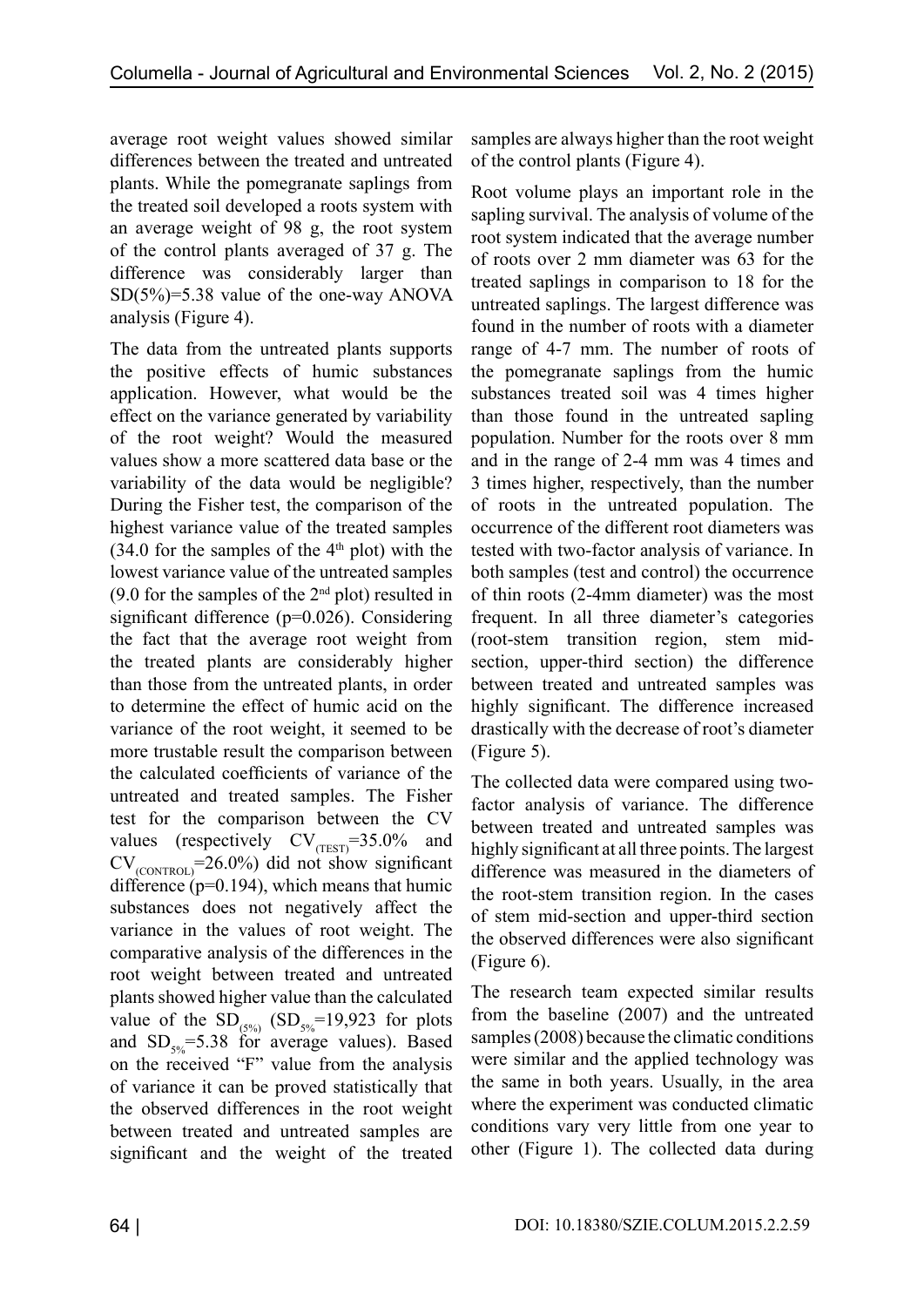

*Figure 5.* The occurrence of different root diameters in control and test samples (>8, 4-7, 2-4mm) and the calculated difference between the categories





the experiment indicated that the differences between treated plants and untreated plants (based on the quality standards established for commercial sapling production) were considerably high. The treated soil produced significantly higher number of saplings that met the standards when compared to those untreated. In addition to meeting a minimum height of 0.8 m and minimum diameter of 8-9 mm, harvested saplings meeting the quality standard were free of pests, diseases, and physical damage. No differences were observed between the 2007 and 2008 untreated samples. The use of humic substances reduced the number of substandard saplings from 57% to 22% (Figure 7).

The soil test results revealed significant

differences in all three sampling depths. However, the major changes were observed in the 0-15 cm sampling depth. These major changes after 2 months were the increase in nitrogen, phosphorus and exchangeable



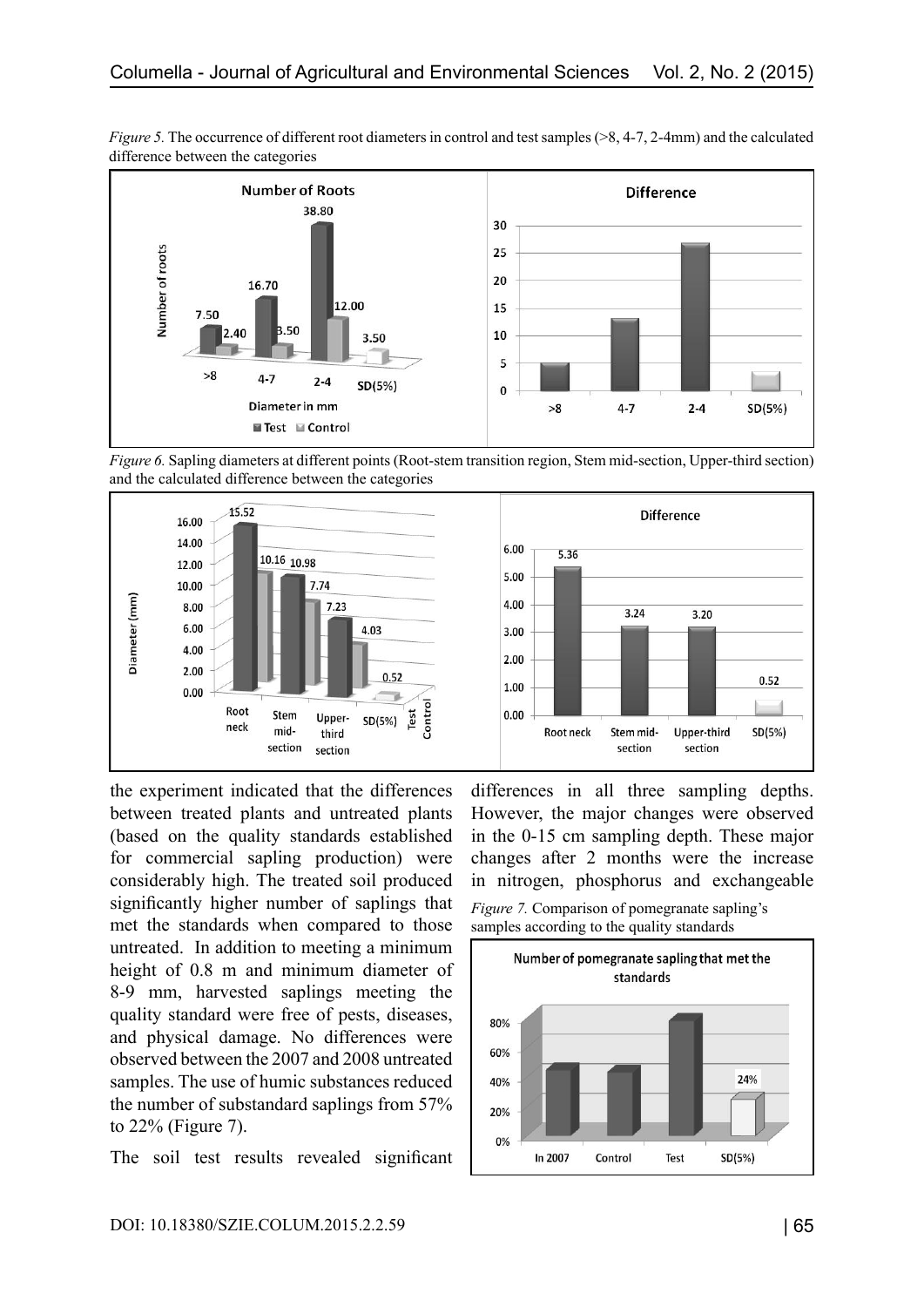| Soil          | Before humic substances application |                                 |                           | After 2 months of humic substances<br>application |                          |                                  |
|---------------|-------------------------------------|---------------------------------|---------------------------|---------------------------------------------------|--------------------------|----------------------------------|
| depth<br>(cm) | Nitrate-<br>nitrogen                | <b>Phosphate-</b><br>phosphorus | Exchangeable<br>potassium | Nitrate-<br>nitrogen                              | Phosphate-<br>phosphorus | <b>Exchangeable</b><br>potassium |
|               | (mg/L)                              | (mg/L)                          | (mg/L)                    | (mg/L)                                            | (mg/L)                   | (mg/L)                           |
| $0 - 15$      | 3.50                                | 49 97                           | 181.50                    | 11.30                                             | 85.53                    | 211.17                           |
| $15 - 30$     | 3.00                                | 47.03                           | 129.50                    | 7.12                                              | 69.44                    | 227.67                           |
| 30-45         | 2.08                                | 20.02                           | 118.50                    | 5.12                                              | 59.81                    | 156.25                           |

*Table 4.* Soil properties before and two months after humic substances treatment

| <b>Soil</b>   | Before humic substances application |         |                 | After 2 months of humic substances<br>application |         |                 |
|---------------|-------------------------------------|---------|-----------------|---------------------------------------------------|---------|-----------------|
| depth<br>(cm) | $\rm{pH}_{(H2O)}$                   | EC      | <b>Salinity</b> | $\mathbf{pH}_{\text{(H2O)}}$                      | EC      | <b>Salinity</b> |
|               |                                     | (mS/cm) | $(\%)$          |                                                   | (mS/cm) | $(\%)$          |
| $0 - 15$      | 8.14                                | 0.41    | 0.01            | 7.75                                              | 0.78    | 0.01            |
| $15 - 30$     | 8.07                                | 0.45    | 0.02            | 7.83                                              | 0.36    | 0.02            |
| $30-45$       | 7.90                                | 0.44    | 0.02            | 7.93                                              | 0.29    | 0.01            |

potassium content in the soil, the increase of electrical conductivity and the decreased pH value. The tests did not reveal significant difference in soil salinity (Table 4).

This nursery experiment contrast the work of Feibert et al. (2000) which questions the effect of humic substances for yield and quality characteristics of crops. However, observations by Albayrak and Camas (2005) support the results of this experiment indicating strong positive effect of the humic substances on plant growth in various aspects (diameter, height, and root growth). The significant increase in volume and number of the root system, especially in the number of roots with a diameter less than 2.0 mm indicates higher capacity for nutrient and water uptake. This is essential for the sapling to survive hard climatic conditions and for healthy development. Also, the large differences measured in the sapling's diameter and height between treated and

untreated plants, the positive effect of humic substances was confirmed by the experiment.

### **Conclusions**

The humic substances application significantly increased the number of pomegranate saplings, which met the standard requirements for nursery production. This fact showed the efficacy and reliability of the application of humic substances in order to increase crop yields and quality. The trial in Afghanistan was conducted under harsh environmental conditions (very arid area with extremely high temperatures and poorly developed alkaline soil showing nutrient deficiencies and lack of organic matter). Under these conditions, which are also typical for other areas in the region, the application of humic substances in nursery production can have a significant impact on the feasibility and sustainability of the nursery and horticultural business in Afghanistan.

### **References**

Albayrak S., Camas N. (2005): Effects of different levels and application times of humic acid on root and leaf yield components of forage turnip. Journal of Agronomy. 4: 130-133. DOI: http://dx.doi.org/10.3923/ ja.2005.130.133

Bigman C. (1996): Humus, humic acid and natural chelating agents. AFQ. The Krib Chemistry, p.1-5.

Cselötei L., Nyújtó S., Csáky A. (1985): Kertészet. Mezögazdasági Kiadó. Budapest. Hungary. p. 277-278.